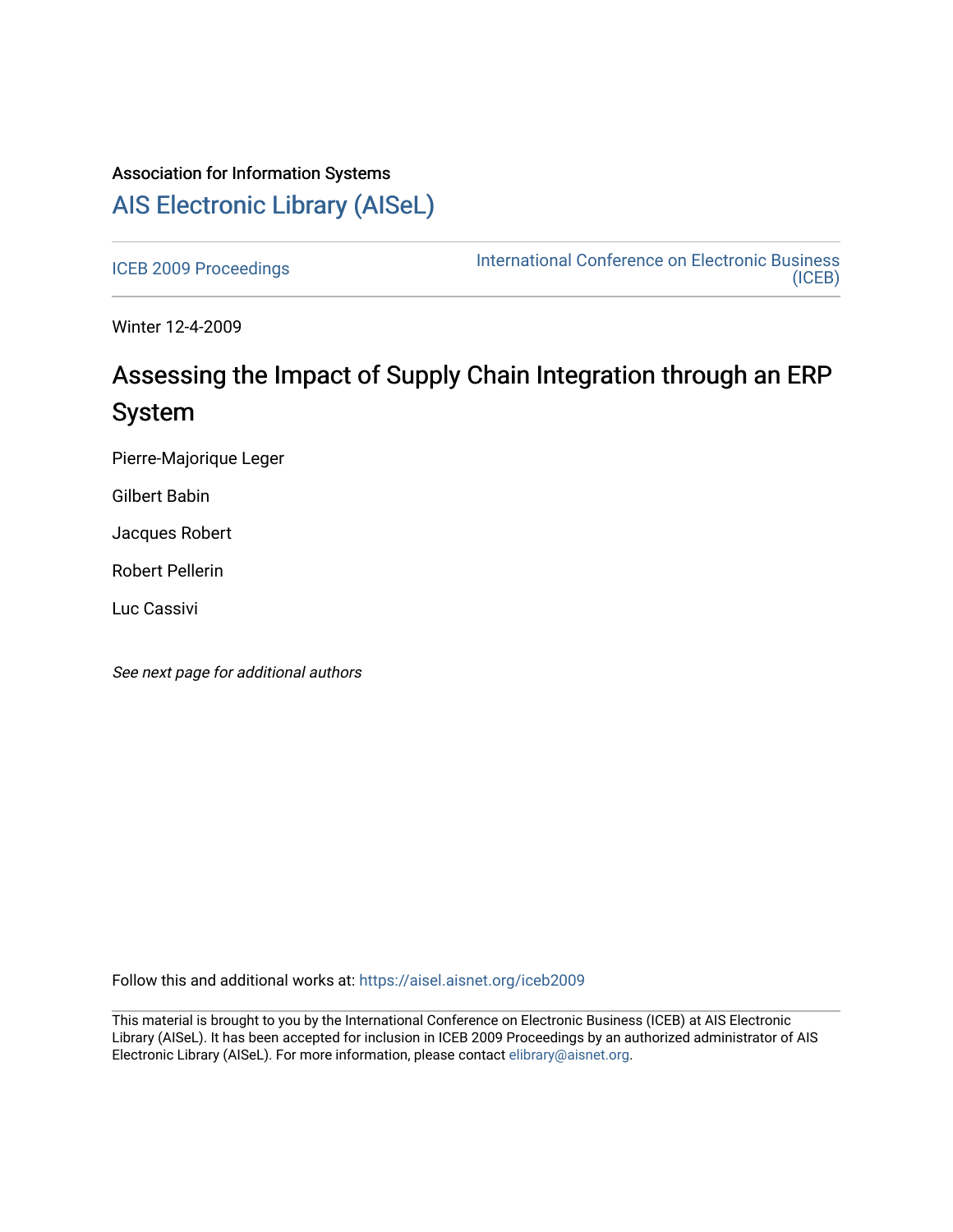# Authors

Pierre-Majorique Leger, Gilbert Babin, Jacques Robert, Robert Pellerin, Luc Cassivi, and Pierre Hadaya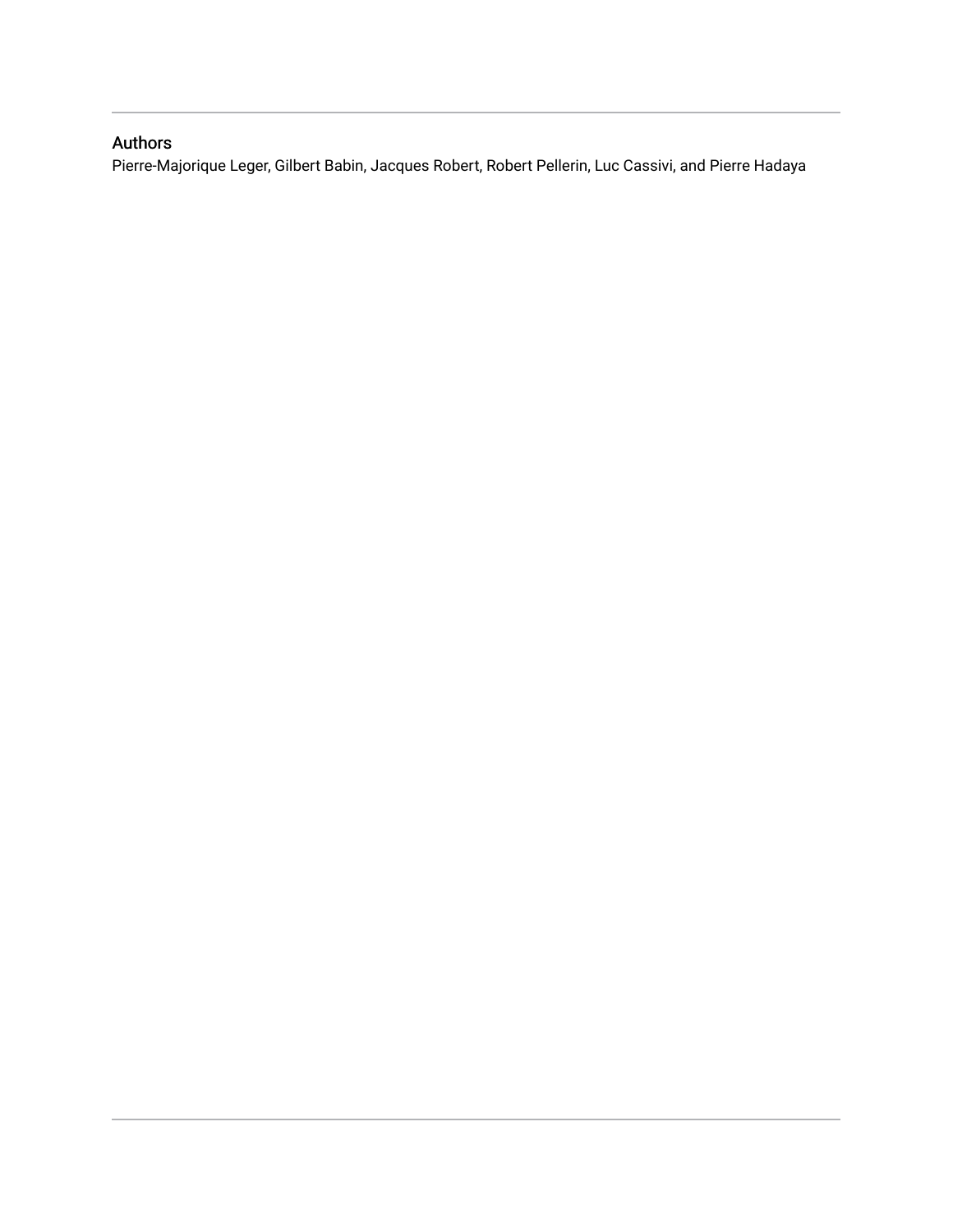# **ASSESSING THE IMPACT OF SUPPLY CHAIN INTEGRATION THROUGH AN ERP SYSTEM**

Pierre-Majorique Léger<sup>#,1</sup>, Gilbert Babin<sup>#,2</sup>, Jacques Robert<sup>#,3</sup>, Robert Pellerin<sup>§,4</sup>, Luc Cassivi<sup>‡,5</sup>, and Pierre Hadaya<sup>‡,6</sup>

# Information Technologies, HEC Montréal,Montreal (Quebec) Canada H3T 2A7

<sup>1</sup> pierre-majorique.leger@hec.ca; <sup>2</sup> gilbert.babin@hec.ca; <sup>3</sup> jacques.robert@hec.ca

§ Management et technologies, École Polytechnique de Montréal,Montreal (Quebec) Canada

H3C 3A7

4 robert.pellerin@polymtl.ca‡ Management et technologies UQAM, Montreal (Quebec) Canada H2X 3X2 <sup>5</sup>cassivi.luc@uqam.ca; <sup>6</sup>hadaya.pierre@uqam.ca

### **Abstract**

Many organizations have implemented Enterprise Resource Planning (ERP) systems, hoping to use the information integration these systems provide to improve process efficiency and effectiveness. In particular, ERP systems may be instrumental in realizing Cooperative Planning, Forecasting, and Replenishment (CPFR). In this paper, we present an experimental approach that will be used to assess the real impact of the implementation of CPFR through an ERP system.

**Keywords:** Cooperative Planning, Forecasting, and Replenishment (CPFR), ERP simulation, supply chain integration.

# **Context**

Enterprise Resource Planning systems (ERP) are commercial software applications that integrate data and processes throughout the enterprise [1]. These systems aim to replace existing functional systems that typically work in silos, creating inefficiencies due to their lack of integration. The hope of enterprises in using ERP systems is to improve process efficiency and effectiveness, and in the long run to develop competitive advantage.

Implementing ERP systems has proven to be a complex task, full of challenges, human and technical, and requires huge investments from the enterprise. It has been estimated that 60 to 80% of these investments were aimed at the organizational transformation that necessarily comes with such implementation [2][3]. Yet, the impact of these investments on the enterprise's results is often suboptimal, as workers find it difficult to reap the full potential of such systems. Studies have shown that the potential of advanced intra- and inter-enterprise collaborative decision making tools is underutilized [4]. Yet, these systems are one of the main factors contributing to making an enterprise a world-class business. By not using these tools efficiently, an enterprise eventually

loses its competitive edge against more agile and flexible competitors.

It has been demonstrated that intra- and inter-organizational collaboration is of high value for managers and practitioners [5]. IT literature greatly values the use of integrative and collaborative technologies, such as ERPs. In the context of supply chain management, collaboration occurs with two or more enterprises within a supply chain share planning, management, execution and performance data [6]. Collaboration within the supply chain leads to better performances of the collaborating enterprises, as compared to enterprises acting independently [7]. Within a supply chain, collaboration may take many forms, for instance: *Collaborative Planning, Forecasting, and Replenishment* (CPFR) and *Vendor-Managed Inventory* (VMI). Electronic collaboration, mediated by information systems or electronic commerce tools, may also help in integrating the activities of enterprises in the supply chain. These IT-based innovations were fuelled by the development of the ERP systems, in particular their goal to improve the flexibility and the integration of the supply chain, to extend the business process of an enterprise to its partners using e-commerce technologies and the Internet.

Web technologies and other technical innovations in telecommunications are also important factors contributing to the emergence of virtual teams [8]. For enterprises, it then becomes crucial to take advantage of their employees' potential, wherever they are located on the planet. However, this does not come without challenges, especially in time-limited projects where knowledge transfer and routinization is limited [9]. In recent years, using and coordinating expertise within geographically distributed virtual teams has been the focus of many research projects (e.g., [10][11] [12]). These teams are typically defined as a group of interrelated individuals, physically separated from each other, who are using information technologies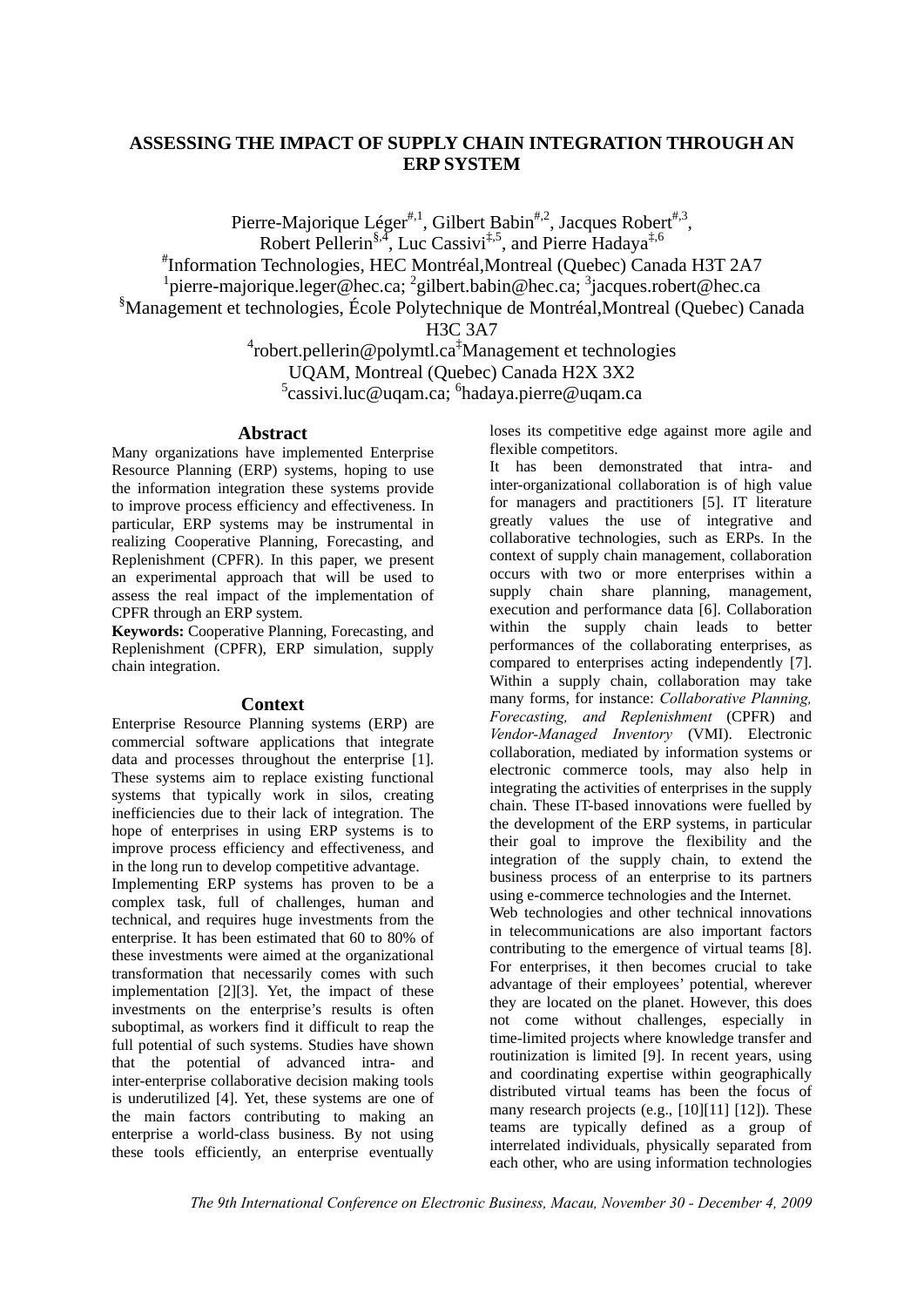to cooperate [13]. For these teams, success strongly depends on their capacity to use information technologies to create the appropriate coordination mechanisms.

From a methodological standpoint, past research on team collaboration may be structured in three main categories: conceptual studies, empirical studies, and mathematical models. Conceptual studies mainly aim at identifying the causes of technology adoption for supporting collaboration relationships across the supply chain and identifying the critical success factors for implementing such technology within the supply chain. Empirical studies focus on testing a number of hypothesis using case studies and surveys. Results from these studies are mitigated. Some studies [14][15] conclude that networks composed of large organizations (prime manufacturers, integrators) show a high level of collaboration and integration, while other studies show that only a few enterprises have the capacity to attain the level of integration required to fully reap the benefits of inter-enterprise collaboration [16]. Finally, studies based on mathematical models and on simulation may be used to assess the potential impact of collaboration within the supply chain. This is achieved by modeling the impact of information exchange on operational and financial performances of the supply chain. However, these quantitative models are not typically based on real collaborative processes nor on real data, therefore reducing the impact of their results.

#### **An Experimental Approach Proposal**

In this work, we are interested in the impact of using ERP systems to support the integration of a whole supply chain, in particular when collaborating enterprises are using the CPFR approach. Using an experimental approach, we seek to study how the combined use of these technologies can help integrate the operations within the supply chain. The experimental environment will reproduce the technological settings that would be available to a manager.

The proposed experimental approach should allow us to reach two main research goals: (i) identify organizational and technical factors that impact on the IT-mediated collaboration within a supply chain and (ii) measure the impact of the IT-mediated collaboration on decision making and organizational performance.

Of prime importance in this context is the notion of the coordination required to achieve collaboration. Consequently, the proposed approach should facilitate the study of the main coordination mechanisms, which in turn lead to efficiency and effectiveness of the supply chain. Specifically, these mechanisms are composed of the actions and behaviours performed by the supply chain participants to manage and maintain trust within the supply chain, to support decision making, and to coordinate individual and collective activities. These mechanisms may be explicit (observable interpersonal behaviours) or tacit. Explicit mechanisms have been studied in classical literature on organizational coordination and control [17][18]. Tacit coordination consists of the facilitation of activity synchronization using a common mental schema that does not require any specific communication, nor any formal managerial actions from members [19] [20]. Together, these two complementary coordination mechanism types enable the integration of members' expertise and efforts, which in turn contributes to improve the collective decision making process.

Trust is also another important factor to consider. We will pay special attention to factors influencing the trust of members of the supply chain towards the collective decision making process at the organizational level. Although IT literature has investigated the role of trust and collaboration for IT adoption and usage, in the context of supply chain collaboration, we are more interested in on-line environments. Few studies have investigated the role of trust when collaboration is mediated by an ERP system.

Experimental approaches are seldom used by researchers in this area as it requires an IT infrastructure that is typically non-existent. As opposed to the other approaches used in the domain, the use of the experimental approach enables the systematic and controlled analysis of the different dimensions of collaboration, for instance the impact of technology, users, and the business context. The methodology we propose will recreate different experimental conditions that mimic various geographical dispersion and task segmentation within the supply chain.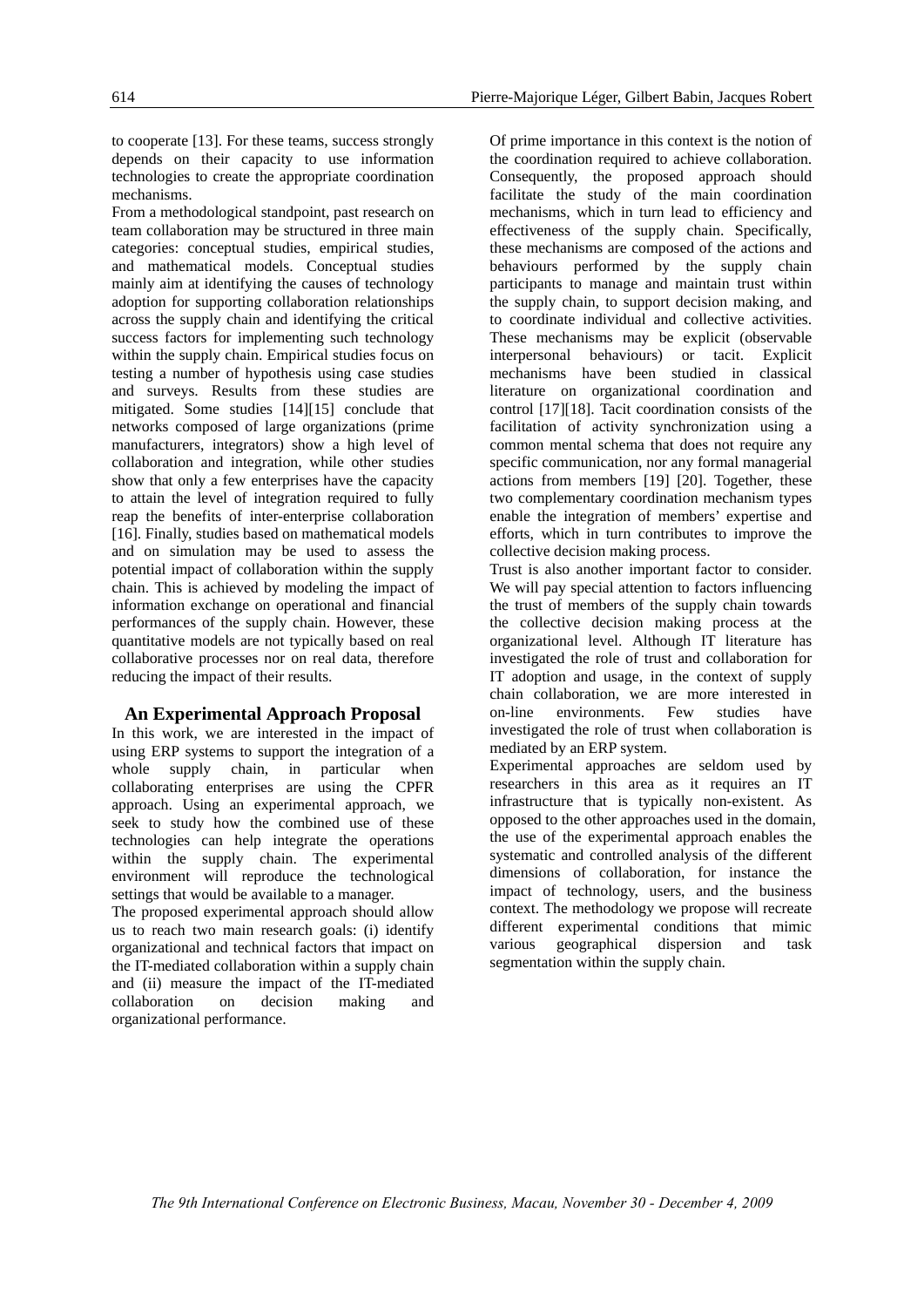

**Figure 1. Main Activities of Collaborative Planning, Forecasting, and Replenishment (CPFR)** 

One of the challenges of using an experimental approach is the ability to recreate realistic organizational environments where the IT artefact's role is central. The ability is made possible with a simulation technology developed at HEC Montréal, namely ERPsim [21]. This technology allows for the simulation of extremely realistic collaboration scenarios through the use of an ERP system. Participants are put in a situation where they must make decisions and manage the operation of their enterprise using a real-life ERP system, such as those used by the large organizations. One primordial characteristic of ERPsim is that all decisions made by participants must be entered into the ERP system and that all the information required to make those decisions must be extracted through standard reports of the ERP system. Think of ERPsim as a flight simulator where the pilots are in a real plane in a virtual sky.

The experimental approach we propose will use the ERPsim platform to simulate a realistic supply chain environment, where a manufacturer is managing the inventory at his distributor's site, hence performing VMI. In this context, we will investigate the impact of information sharing on the quality of planning, forecasting, and replenishment. In a first series of experiments, we will focus on the planner's task. The planner is responsible for Materials & Production Planning (Fig. 1). Without CPFR, order forecasting can only be performed based on past orders received from the distributor. With CPFR, we can also use sales forecast and point-of-sale data to refine the forecasting process. We will conduct simulations where decisions must

be made on the basis of inventory levels and demand. Different scenarios could be tested:

- 1. Complete CPFR: An ideal case where the planner has access to his own orders, as well as point-of-sales data and sales forecasts;
- 2. With sales forecast only: This scenario

represents the situation where the planner has access to the sales forecasts from the distributor, but not to actual point-of-sales data;

3. Without external data: This is the worst case scenario where only past orders from the distributor can be used to perform the forecast.

In all cases, the decision maker will be informed beforehand of what data is available to perform materials and production planning. Extensions will be developed in ERPsim to support these different scenarios, and provide the necessary information to the planner.

We propose the following research protocol. At least 90 simulations will be performed using actual planners. These planners will be randomly assigned to one of the three scenarios. Each planner will be performing materials and production planning for the same company in the same economic environment with the same market trends. The other activities of the company, such as production execution and order fulfillment, will be automated by ERPsim.

#### **Data Collection Strategy**

In an ERP system, all transactions performed are recorded for audit purposes. As the business simulation supported by ERPsim is built on a competitive business environment, financial status and operational performances may be objectively measured for each company participating in a simulation. In the proposed setting, each planner will run his own company. Consequently, for each simulation, a number of data points can be collected: (i) objective IT usage data (number of transactions and when transactions were performed) (ii) operational performance and financial data for each participants, and (iii) psychometric measures (e.g, questionnaires before, during, and after the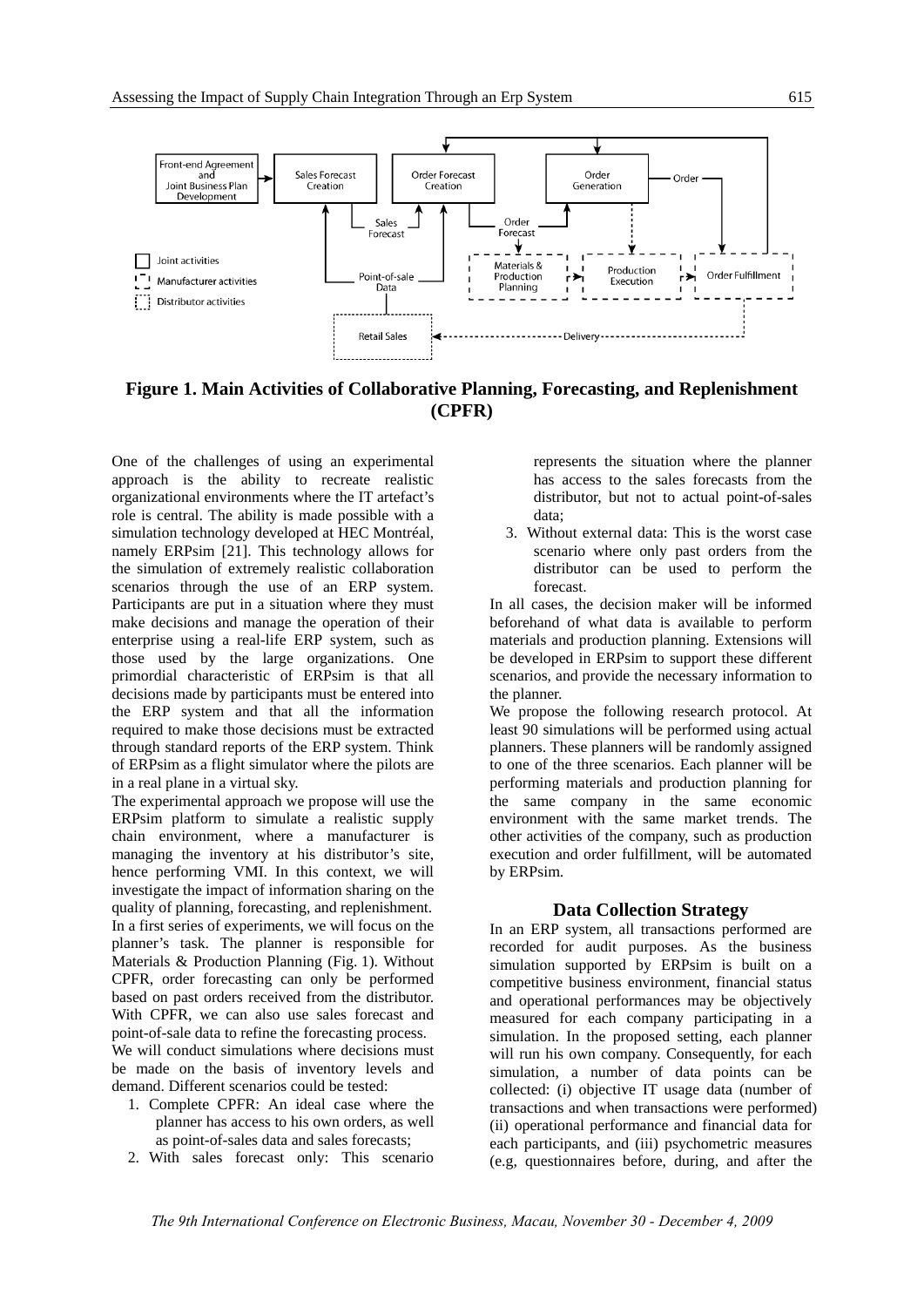simulation).

Usage data is obtained through the auditing functions of the ERP system. These audit data are enriched with the simulated time information to track which transaction was performed at which instant during the simulation.

Operational performance and financial data is calculated and recorded by ERPsim at every simulated day. We are therefore able to match time-based results with user actions.

Psychometric measures will include questions to ascertain the user's experience as a planner (e.g., number of years as a planner), objective questions determining the user's skills as a planner, and questions assessing the perceptual factors such as its perceived knowledge of the system, its attitude toward the ERP, effort expectancy and perceived trust in the data available during the simulations [22][23].

## **Concluding comments**

In order to objectively assess the impact of using an ERP system to support CPFR, the use of a simulation approach seems the most appropriate. Indeed, a theoretical analysis of these benefits would stop short of convincing practitioners, as it would be based on suppositions and hopes. Using a simulation, we will be able to show how "real" decisions are made when additional data is available in the planning process.

Simulations with a control group will be used to assess the impact of performing planning without shared data from the distributor. Here, one factor for which we cannot control is the quality of the subjects beforehand, as the three groups are independent. We can only mitigate this factor by selecting candidate for each group randomly.

To date, studies on organizational collaboration are mainly based on psychometric measures, (e.g., [14][15]. The research approach proposed in this paper combines these psychometric measures with an experimental approach.

Potential contributions of this research are the study of factors associated to user behaviour that are not taken into consideration by typical intraand inter-organizational collaboration models. While in principle, many studies have highlighted the importance of user behaviour in organizational collaboration, most of these studies do not investigate the mediator or moderator effects of these behavioural factors on collaboration. The experimental approach presented herein will enable us to study these effects in laboratory settings.

#### **References**

[1] Markus, M., Tanis, C. (2000). "Enterprise Systems - from Adoption to Business Value." In R. W. Zmud (Ed.), *Framing the Domains of IT Research: Glimpsing the Future Through* 

*the Past*, Cincinnati, OH: Pinnaflex Educational Resources Inc.

- [2] Sankar, C., S., Rau, K (2006) "Management issues in implementing ERP systems." In *Implementation Strategies for SAP R/3 in a Multinational Organization: Lessons From a RealWorld Case Study*. Hershey, PA.
- [3] Brynjolfsson, E., Hitt, L. M., Yang, S. K. (2002) "Intangible assets: Computers and organizational capital." *Brookings Papers on Economic Activity*, 137–198.
- [4] Jonsson, P., Kjellsdotter, L., Rudberg, M. (2007), "Applying advanced planning systems for supply chain planning three case studies." *International Journal of Physical Distribution & Logistics Management*, (37:10), 816–834.
- [5] Munkvold, B. E. & Zigurs, I. (2005). "Integration of e-collaboration technologies: Research opportunities and challenges." *International Journal of e-Collaboration*, 1:1–24.
- [6] Anthony, T. (2000). "Supply chain collaboration: Success in the new Internet economy." In T. Anthony (Ed.), *Achieving supply chain excellence through technology*, Vol. 2. San Francisco, CA: Montgomery Research Inc. 41–44.
- [7] Bowersox, D.J., Closs, D.J., Drayer, R.W. (2005). "The digital transformation: Technology and beyond." *Supply Chain Management Review*, 9(1), 22–29
- [8] Majchrzak, A., Rice, E.R., Malhotra, A., King, N, Ba, S. (2000). "Technology adaptation: The case of a computer-supported inter-organizational virtual team." *MIS Quarterly*, 24:569–600.
- [9] Alavi, M, Tiwana, A. (2002). "Knowledge integration in virtual teams: The potential role of KMS." *Journal of the American Society for Information Science and Technology*, 53:1029–1037.
- [10] Malhotra, A., Majchrzak, A., Carman, R., Lott, V. (2001). "Radical innovation without collocation: A case study at Boeing-Rocketdyne." *MIS Quarterly*, 25:229–250.
- [11] Massey, A. P., Montoya-Weiss, M. M., Hung, Y.-T. (2003). "Because time matters: Temporal coordination in global virtual project teams," *Journal of Management Information Systems* (19:4), 129–155.
- [12] Kanawattanachai, P., Yoo, Y. (2007), "The impact of knowledge coordination on virtual team performance over time," *MIS Quarterly*, (31:4), 783–808.
- [13] Townsend, A. M., deMarie, S. M., Hendrickson, A. R. (1998). "Virtual teams and the workplace of the future." *Academy of Management Executive*, 12: 17–29.

*The 9th International Conference on Electronic Business, Macau, November 30 - December 4, 2009*